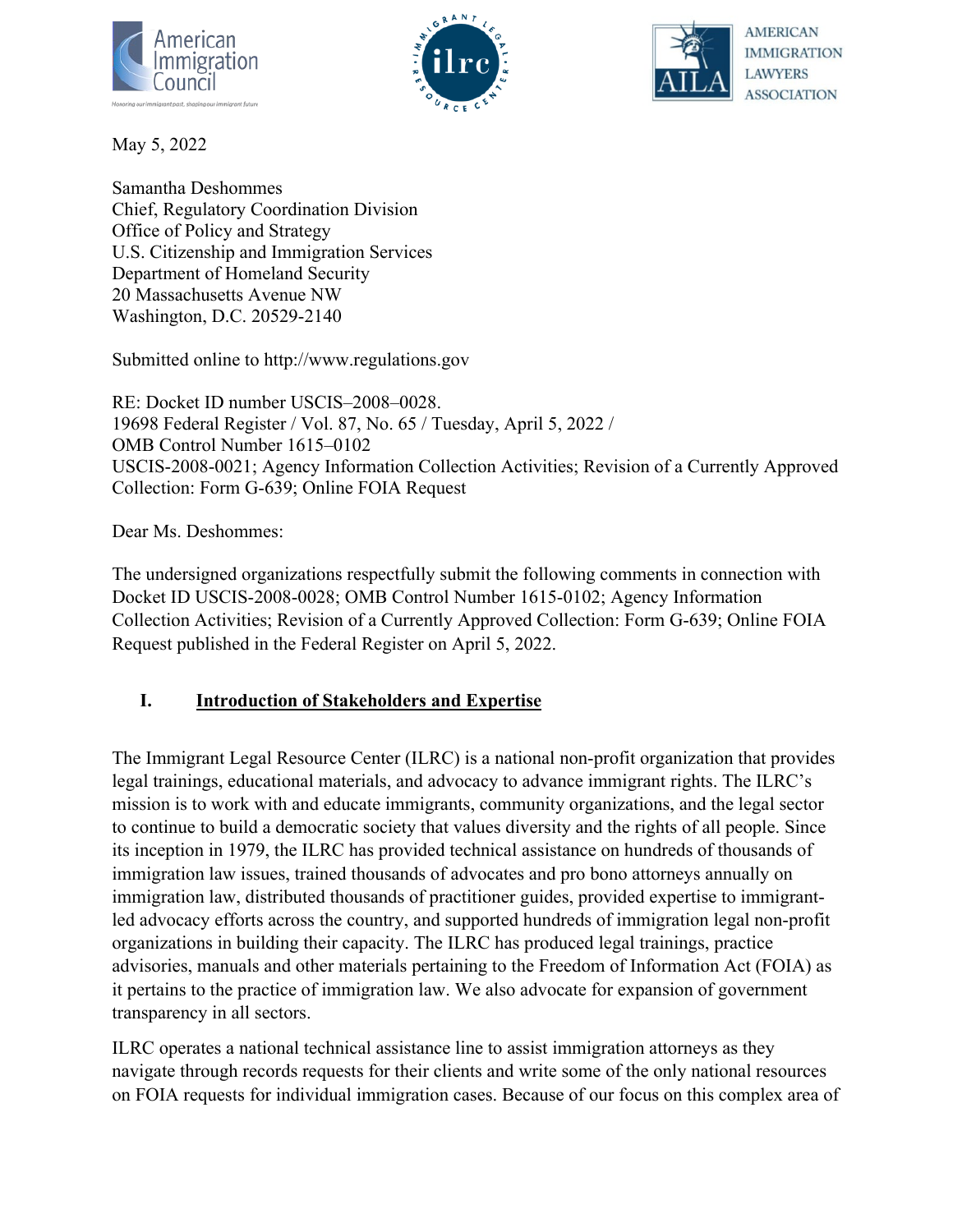the law, we have a distinct interest in ensuring that Form G-639 and accompanying instructions are clear and understandable to applicants.

The American Immigration Council is a not-for-profit educational and charitable organization. The Council was established to increase public understanding of immigration law and policy, advocate for the fair and just administration of U.S. immigration laws, protect the legal rights of noncitizens and citizens, and educate the public about the enduring contributions of immigrants. Through research, analysis, litigation and transparency work, the Council seeks to hold the government accountable for unlawful conduct and restrictive interpretations of the law and for failing to ensure that the immigration laws are implemented and executed in a manner that comports with due process. The Council publishes practice materials and conducts numerous trainings each year explaining the process for requesting information under FOIA from immigration agencies. Clarity regarding the process for requesting information from U.S. Citizenship and Immigration Services (USCIS)—an agency with one of the largest FOIA caseloads of any agency within the federal government—is critical to the Council's ability to provide sound advice to immigration practitioners.

The American Immigration Lawyers Association (AILA), established in 1946, is a voluntary bar association of more than 16,000 attorneys and law professors practicing, researching, and teaching in the field of immigration and nationality law. Our mission includes the advancement of the law pertaining to immigration and nationality and the facilitation of justice in the field. AILA members regularly advise and represent businesses, U.S. citizens, U.S. lawful permanent residents, and foreign nationals regarding the application and interpretation of U.S. immigration laws. Our members' collective expertise and experience makes us particularly well-qualified to offer views that will benefit the public and the government.

## **II. Comments on the Proposed Form/Instructions**

We note that USCIS has added language to the Form G-639 Instructions that advises applicants that there is an alternative method for filing FOIA requests through an online system—Freedom of Information Records System (FIRST). Some of the new instructions are repeated on the USCIS web page. *See* USCIS website, *Request Records through the Freedom of Information Act or Privacy Act*, [https://www.uscis.gov/records/request-records-through-the-freedom-of](https://www.uscis.gov/records/request-records-through-the-freedom-of-information-act-or-privacy-act)[information-act-or-privacy-act.](https://www.uscis.gov/records/request-records-through-the-freedom-of-information-act-or-privacy-act)

To ensure the instructions accurately reflect the requirements under the FOIA statute and are clear to FOIA requesters, we suggest changes to the proposed revisions to the Form G-639 Instructions.

1. The Instructions should lessen language advocating the use of FIRST.

USCIS' suggested changes to the Instructions include language that heavily promotes the use of FIRST. While there are advantages to a more efficient and streamlined process for submitting FOIA requests, FIRST is still a relatively new program and there is no publicly available assessment or data explaining FIRST's efficiencies in detail. While it is understandable that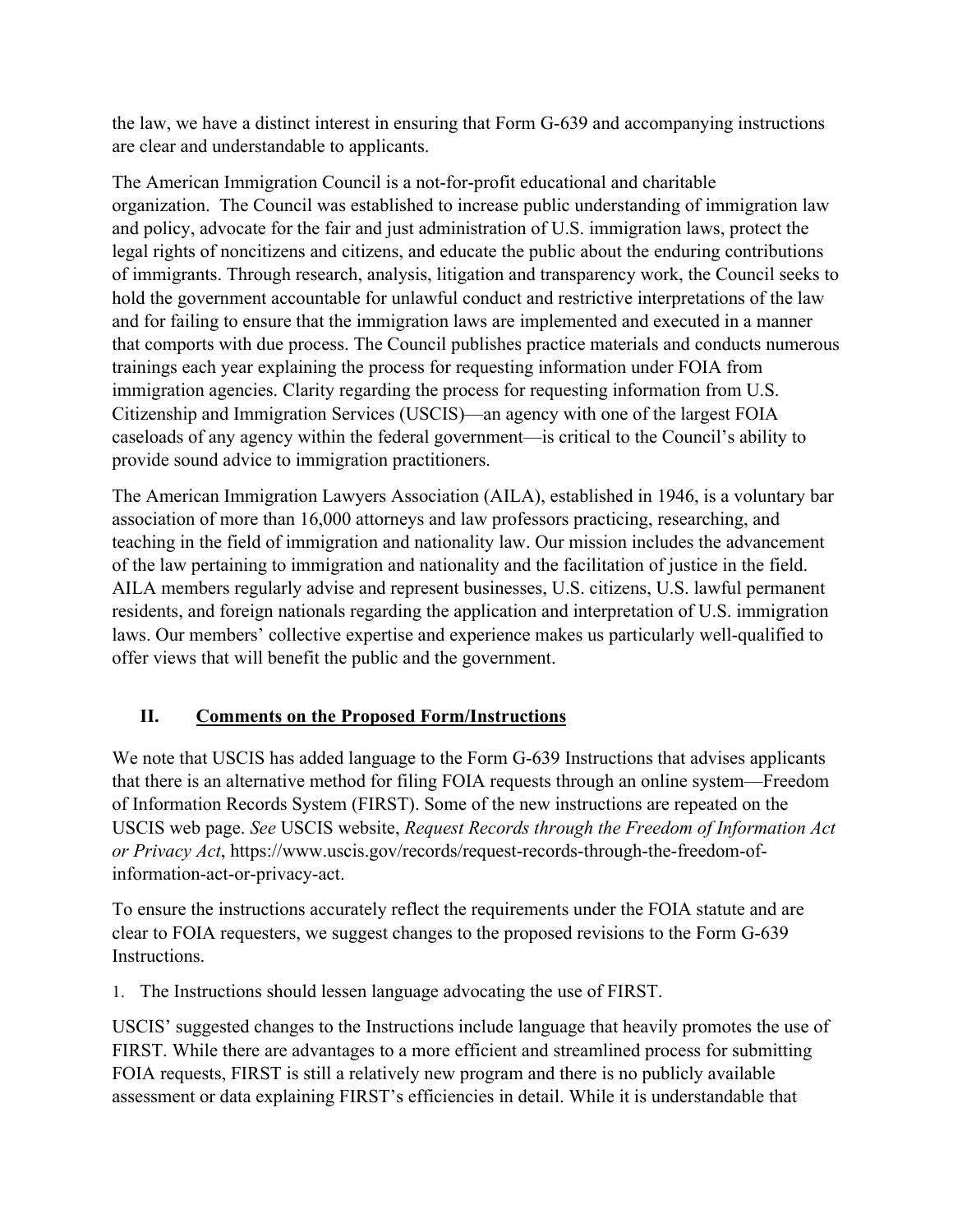USCIS would like to inform FOIA requesters and their representatives that FIRST is an available alternative to the Form G-639, we suggest that language lauding FIRST not be the focus of Instructions for the Form G-639—a Form intended for FOIA requests when an individual chooses *not* to use FIRST. It is also important to note that statutory timeframes for making a determination on a FOIA request are the same for FOIA requests submitted 1) with a G-639, 2) in writing without use of the Form, and 3) through FIRST. Language in the Instructions that states the FIRST system processes FOIA requests more quickly and efficiently is problematic to the extent it implies a person may not receive a response to a FOIA request in the relatively short statutory timeframe—twenty or thirty days—using other methods. *See Instructions*, pp. 1-2 X ("Our online FOIA and PA services are a more efficient way to request and receive records than by using Form G-639 to make a request."). We recommend deleting the five paragraphs of additions to the instructions at p. 2 X that begin with "Our online FOIA and PA services are a more efficient way …".

2. The Form G-639 should not require country of birth information; FIRST should not require mandatory information verifying identity to complete an online FOIA request.

The revision to the Form G-639 should remove the field "Country of Birth." At a minimum, the Form G-639 and Instructions should explicitly state that an individual's country of birth is not required to process a FOIA request. An individual might not want to share their country of birth with a government agency because this admission may seriously impact their immigration case. In removal proceedings, the government has the burden of proving an individual's alienage.<sup>[1](#page-2-0)</sup> Practitioners report that the government sometimes uses FOIA requests as evidence of alienage when country of birth is provided in the Form G-639. Because a person's country of birth is only one means of verifying identity and sharing country of birth information could be damaging to a person's immigration case, the request for country of birth should be removed from the Form G-639.

Though the Form G-639 could be more explicit that country of birth information is not required, immigration practitioners report that USCIS often will process a FOIA request even when the "Country of Birth" field is not completed. In contrast, the FIRST system does not permit an individual to submit a FOIA request without providing this information.

USCIS released FIRST—a digital FOIA submission and tracking system for USCIS records—in June [2](#page-2-1)019.<sup>2</sup> USCIS claims that it allows FOIA requesters to submit their requests faster than

<span id="page-2-0"></span><sup>&</sup>lt;sup>1</sup> *United States ex rel. Bilokumsky v. Tod,* 263 U.S. 149, 153 (1923) ("It is true that the burden of proving alienage rests upon the Government."), overruled on other grounds by *INS v. Lopez-Mendoza*, 468 U.S. 1032 (1984); Gordon, Mailman, & Yale-Loehr, Immigration Law and Procedure § 64.03 (rev. ed. 2009) ("INA § 240(a)(1) provides that IJs shall determine whether 'an alien' is inadmissible or deportable. It therefore remains the government's burden to first establish the court's jurisdiction by proving that the person in court is, in fact, 'an alien.'").<br><sup>2</sup> Press Release, U.S. Citizenship and Immigration Services, USCIS Expands FIRST: A Fully Digital

<span id="page-2-1"></span>FOIA System (June 25, 2019), https://www.uscis.gov/news/news-releases/uscis-expands-first-a-fullydigital-foia-system.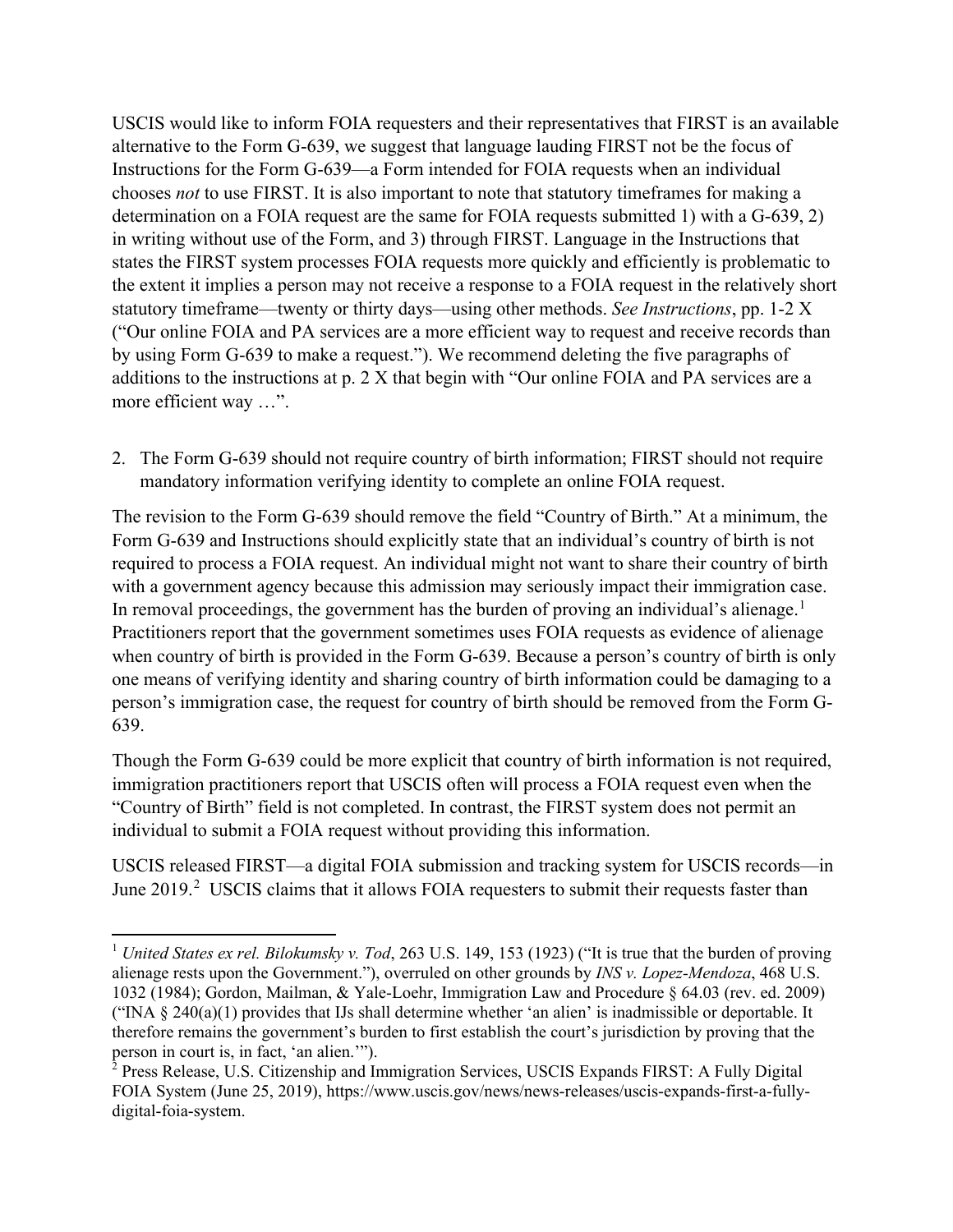physical mail submissions.[3](#page-3-0) This online system requires the user to set up an online MyUSCIS account to track requests and receive requested documents digitally. It also requires the following information: purpose of request, name, aliases, mailing address, country of birth, and information about family members.<sup>[4](#page-3-1)</sup> The system does not allow an individual to complete an online FOIA submission without providing this information.

Many individuals may not want to provide all of this information because they do not want to enter their country of birth and concede alienage or provide information about their family members.

By creating and promoting an online form that only can be submitted when all requested information is provided, the agency is compelling individuals to concede alienage. In order to submit a FOIA request to obtain information necessary to defend against removal or assess eligibility for immigration relief without conceding alienage, a person would need to ignore USCIS' strong recommendation to use the FIRST system and 1) complete a Form G-639 without providing country of birth, or 2) submit a request in writing without a Form G-639. We suggest FIRST eliminate the field requesting country of birth information or, at a minimum, not require that information to submit the form online.

3. The Instructions should clearly state FIRST is one option among others for submitting a FOIA request.

FOIA requires that requests for agency records be reasonably described and in writing and the agency has outlined acceptable methods for submission, including 1) with a G-639, 2) in writing without use of the Form G-639, and 3) through FIRST. Though FIRST may provide some efficiencies, not all individuals will want to create a MyUSCIS account and submit a FOIA request online, either because of personal preference, access to computers, or inability to deal with challenges associated with creating an online account.

The USCIS webpage already heavily discourages applicants from using a Form G-639. Under the listing for the Form G-639, the first line directs requesters to use the FIRST process.<sup>[5](#page-3-2)</sup> Only after scrolling through a page of information does an applicant arrive at the Form G-639 with information about where to file it by mail.<sup>[6](#page-3-3)</sup>

The agency's failure to clearly communicate the methods for accessing and completing the Form G-639 on its website is regrettable and the extensive discussion about the FIRST process in the Form G-639 Instructions is confusing and unnecessary. Though USCIS may prefer FIRST, it is

<span id="page-3-0"></span><sup>3</sup> *Id.*

<span id="page-3-1"></span><sup>4</sup> *See* U.S. Citizenship and Immigration Service, *Submit a FOIA or PA Request, For Myself, Identify Verification*, https://first.uscis.gov/#/request-self (last visited May 5, 2022) (noting certain fields as required with a red asterisk).

<span id="page-3-2"></span><sup>5</sup> U.S. Citizenship and Immigration Services, Forms, All Forms, https://www.uscis.gov/forms/all-forms (last visited May 5, 2022).

<span id="page-3-3"></span> $6$  U.S. Citizenship and Immigration Services, Records, Request Records, Request Records through the Freedom of Information Act or Privacy Act, https://www.uscis.gov/records/request-records-through-thefreedom-of-information-act-or-privacy-act (last visited May 5, 2022).